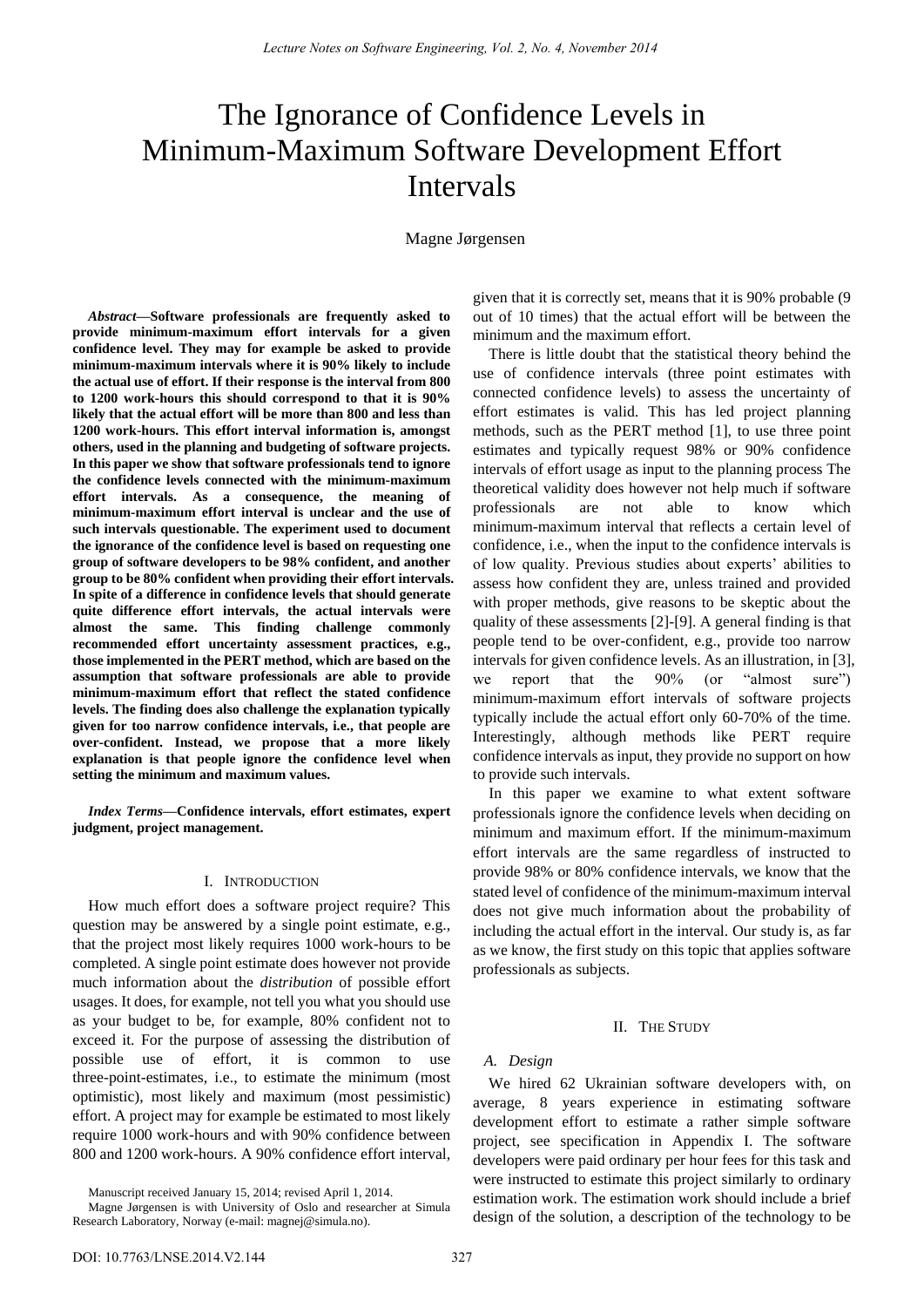used, a list of work packages/activities needed to complete the project, the effort estimates of each work package/activity, and the total estimate of the most likely effort. In addition, we asked them to provide a confidence interval for the total effort.

The developers were randomly divided into two groups: Group98% and Group80%. These groups received identical instructions, with one exception. Those in Group98% should provide a 98%, while those in Group80% should provide an 80% confidence interval of the use of effort. More specifically, the confidence interval instructions and response formats were:

| <b>Group 98%:</b> How accurate do you think your effort estimate is?      |  |  |  |  |
|---------------------------------------------------------------------------|--|--|--|--|
| I am 98% confident that I will use between (minimum) and                  |  |  |  |  |
| work-hours.<br>(maximum)                                                  |  |  |  |  |
| NB: A 98% confidence means that you think that the actual effort will be  |  |  |  |  |
| within the minimum-maximum interval in about 98 out of 100 times in       |  |  |  |  |
| similar situations.                                                       |  |  |  |  |
|                                                                           |  |  |  |  |
| <b>Group80%:</b> How accurate do you think your effort estimate is?       |  |  |  |  |
| I am 80% confident that I will use between (minimum) and                  |  |  |  |  |
| work-hours.<br>(maximum)                                                  |  |  |  |  |
| NB: An 80% confidence means that you think that the actual effort will be |  |  |  |  |
| within the minimum-maximum interval in about 80 out of 100 times in       |  |  |  |  |

As can be seen, the confidence level is explained in terms of frequencies and not as probabilities. The motivation for this is that several studies, e.g., [10], [11], suggest that a change from probabilities to frequencies improves the

similar situations.

realism of this type of assessments. Our hypothesis, tested in Section II.B, is that the minimum-maximum effort intervals of those in Group98% would not be significantly wider than those in Group80%, i.e., that the software developers tend to ignore or not sufficiently adhere to the confidence level instruction. We measure the width of an interval, relative to the estimate of most likely effort, as:

# **RWidth** = (Maximum effort – Minimum effort)/Most likely effort

The statistical power of the study is not very high for small and medium large differences in RWidth. Assuming a medium large difference (Cohen's  $d = 0.5$ ) and a significance level of 0.05, the statistical power is only 0.49. Fortunately, we may argue that the difference (the effect size) should be larger given what, normatively speaking, is likely to be the real difference in RWidth for a 98% and an 80% confidence interval.

The evidence for claiming that a normatively correct confidence interval should lead to large effect sizes is taken from an analysis of the estimation error distribution of two software project/task data sets. The first data set includes 42 small/medium large in-house software development projects and the second 443 smaller tasks (user stories) within the same project. The data sets will be sent to interested readers on request. Both data sets imply that the RWidth of a 98% confidence interval should, on average, be about 2.5 times higher than that of an 80% confidence interval. Together with the observation that the standard deviation of RWidth is typically less than 1.0 this means that the expected effect size is at least 2.5 and that the statistical power of the test is close to 100%. In other words, it is very likely that we will find a significant difference in RWidth if the difference in the effort intervals of those in the two groups is close to the normatively correct difference.

## *B. Results*

First, we controlled that the random allocation of developers to the two groups had resulted in similar competence in each group. Table I suggests that this is the case, as both the median length of experience and the median estimates of most likely effort were similar in both groups. Notice that we use the median values in the presentation of the results. The use of the mean value has the risk that a few very high values have a very strong impact on the reported results.

| <b>TABLE I: GROUP CHARACTERISTICS</b> |                                  |                                |  |  |
|---------------------------------------|----------------------------------|--------------------------------|--|--|
| Group                                 | Length of experience<br>(median) | Most likely effort<br>(median) |  |  |
| Group98%                              | 6 years                          | 160 work-hours                 |  |  |
| Group80%                              | 7 years                          | 144 work-hours                 |  |  |

The main result of our study is presented in Table II. Table II shows that there was only a small increase in RWidth from Group80% to Group98%. The difference in RWidth is not statistically significant (two-sided t-test gives  $p=0.4$ , Kruskal-Wallis non-parametric test on median values gives *p*=0.3). The standard deviation of RWidth is 0.26 for both groups, i.e., the standard deviation assumption made in the calculation of the statistical power seems to be valid. The boxplots in Fig. 1 show the distribution of the RWidth values and confirms that there are only small differences in uncertainty assessments between the two groups.

| Group    | Minimum effort<br>(median) | Maximum effort<br>(median) | <b>RWidth</b><br>(median) |
|----------|----------------------------|----------------------------|---------------------------|
| Group98% | 110 work-hours             | 210 work-hours             | 0.44                      |
| Group80% | 112 work-hours             | 176 work-hours             | 0.40                      |

# *C. Discussion*

The finding in Table II suggests that the software professionals were not much, if at all, affected by the instruction that they should be 98% or 80% confident when deciding on the minimum and maximum effort. The minimum and maximum effort was consequently based on other, unknown to us, reflections. This not only suggest that the software professionals had no method that could tell them when they were 98% or 80% confident, but also that the meaning of minimum-maximum effort intervals is very unclear. If not the level of confidence decides the width of the minimum and maximum use of effort, then what does decided it? Even worse, if the criteria for deciding on the minimum-maximum efforts are not explicit, they are likely to differ from individual to individual and from context to context. Adding confidence intervals from different sources, which in our experience is frequently done in software projects, becomes highly questionable.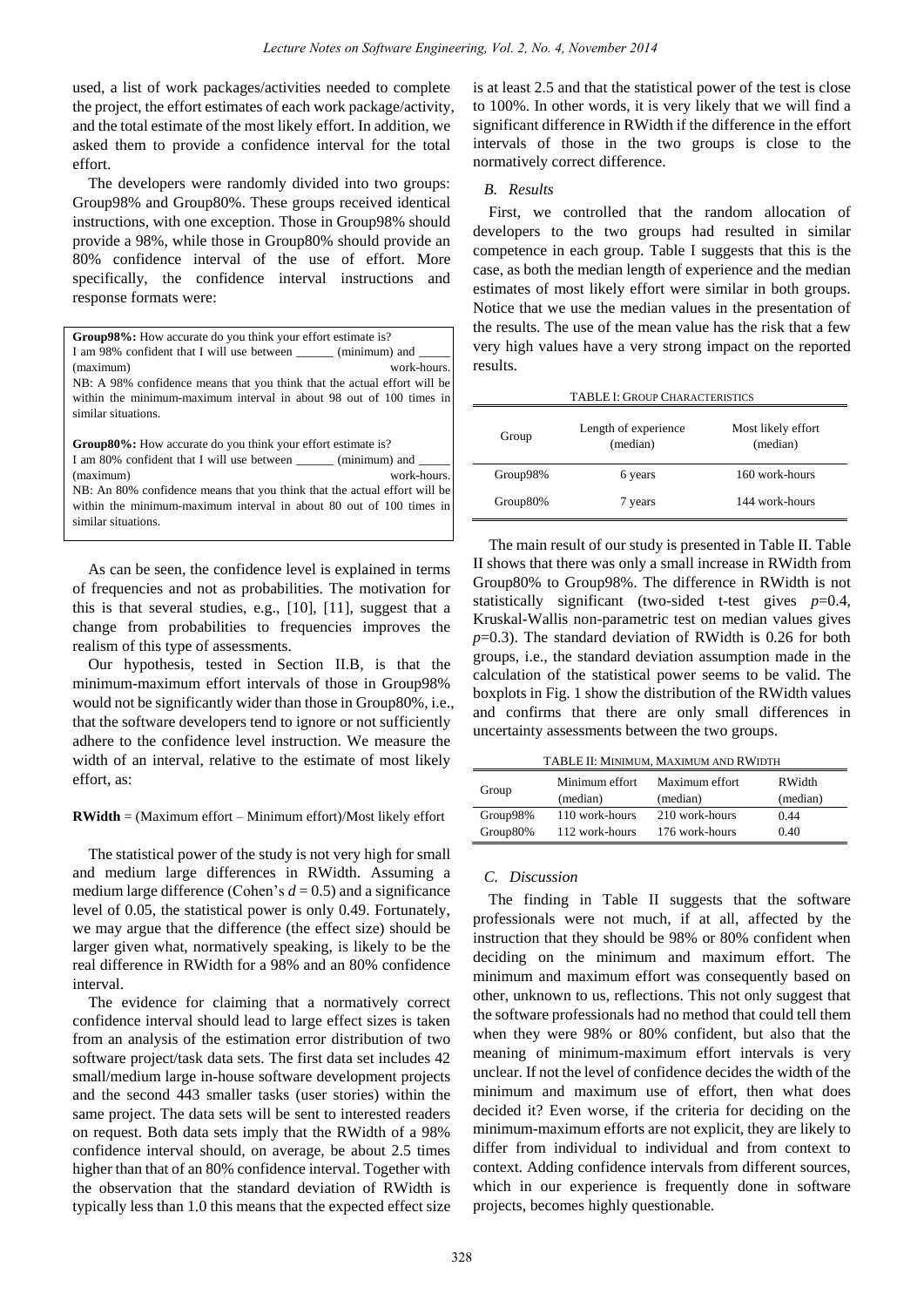

Fig. 1. Distribution of RWidth values.

It is, of course, not possible to generalize from our study of a few software developers to all developers within the software industry. In spite of this, our study adds to the previously mentioned reasons (see Section I) to doubt that the effort intervals used by many software projects can be interpreted as confidence intervals, e.g., that we can use the statistical theory (as is done by the method PERT) related to confidence intervals to analyze the total effort uncertainty of software projects. Our results fit well with the observation that the confidence intervals are typically too narrow, see Section I. The main difference between our work and the previous work on over-confidence when providing confidence intervals is that our explanation of the phenomenon is not over-confidence, but rather ignorance of confidence levels.

It may be objected that the context of this study is artificial and that the participants may have had performed better in more realistic context and with better training in the use of confidence intervals. Although not possible to exclude, we doubt that this has been the case. The developers were experienced software developers, paid ordinary fees for their estimation work and asked to treat this as ordinary estimation work. The effect on training on the width on effort estimation intervals seems also to be limited, see [12].

The main reason for the ignorance of the confidence level, we believe, is that the software professionals have no method to support them for the quite complex task of knowing when something is 98% and when 80% likely.

#### III. CONCLUSION

It does not help that a method is theoretically sound if people are not able to provide meaningful input to it. In this paper we demonstrate that the confidence level, typically instructed to be 90% or 98% in software projects, of including the actual effort in a minimum (most optimistic) and maximum (most pessimistic) effort interval is ignored by software developers. If this, as we believe is the case, is typical in most software project contexts, we have that: i) Software projects tend to add minimum-maximum intervals with unknown, and not constant, meaning, ii) The calculations used in methods like PERT cannot be trusted due to violation of an essential assumption, i.e., that the effort intervals reflect the stated confidence interval, iii) The common explanation of too narrow effort intervals, i.e., over-confidence, should be replaced (or at least extended) with an explanation based on ignorance of confidence level.

#### **APPENDIX**

# **Instructions and Requirement Specification for the Estimation Task**

**Instructions**: Assume that you are asked to develop a shoe sale support system (as specified below) for a client. You will be doing all the development and testing work yourself and you can select the development platform and languages you know best. Assume also that the necessary technical infrastructure for the implementation of the system is available.

**Specification**: A jogging shoe shop owner needs a software system to support their customers when they look for jogging shoes. The software system should ask a potential jogging shoe buyer about his/her weight in kg, the surface on which the shoes are supposed to be used, whether the shoes are training or competition shoes, etc. Based on the responses on these questions, the system should give a recommendation. There will be about 10 questions to the client and about 50 "rules". All questions and rules are already specified by the shoe shop owner. The rules are of the type: "The shoes xx1 and xx2 are not suited for people over 80 kg" and "The shoes yy1 and yy2 are to be used on hard surfaces." There are, currently, about 100 different types of jogging shoes. Every year there will be new jogging shoes at the market, and new knowledge about jogging. There should consequently be easy to create new and update existing questions and rules.

The system will be used by many inexperienced users and should be robust with respect to incorrect input and give responses to the users that are easy to understand.

#### **REFERENCES**

- [1] J. J. Moder, C. R. Phillips, and E. W. Davis, *Project Management with CPM, PERT and Precedence Diagramming*, Van Nostradn Reinhold, 1983.
- [2] T. Connolly and D. Dean, "Decomposed versus holistic estimates of effort required for software writing tasks," *Management Science,* vol. 43, pp. 1029-1045, July 1997.
- [3] M. Jørgensen, K. H. Teigen, and K. Moløkken, "Better sure than safe? Over-confidence in judgement based software development effort prediction intervals," *Journal of Systems and Software,* vol. 70, pp. 79-93, Feb. 2004.
- [4] M. Alpert and H. Raiffa, "A progress report on the training of probability assessors," in *Judgment under Uncertainty: Heuristics and Biases*, D. Kahneman, P. Slovic, and A. Tversky, Eds., Cambridge: Cambridge University Press, 1982, pp. 294-305.
- [5] D. Kahnemann, P. Slovic, and A. Tversky, *Judgement under Uncertainty: Heuristics and Biases*, Cambridge University Press, 1982.
- [6] A. Tversky and D. Kahneman, "Judgment under uncertainty: Heuristics and biases," *Science,* vol. 185, pp. 1124-1131, Sep.1974.
- [7] I. Yaniv and D. P. Foster, "Precision and accuracy of judgmental estimation," *Journal of Behavioral Decision Making,* vol. 10, pp. 21-32, 1997.
- [8] S. Lichtenstein and B. Fischhoff, "Do those who know more also know more about how much they know?" *Organizational Behaviour and Human Decision Processes.,* vol. 20, pp. 159-183, Dec. 1977.
- [9] H. R. Arkes, "Overconfidence in judgmental forecasting," in *Principles of Forecasting: A Handbook for Researchers and Practitioners*, J. S. Armstrong, Ed., Boston: Kluwer Academic Publishers, 2001, pp. 495-515.
- [10] S. A. Sloman, D. Over, L. Slovak, and J. M. Stibel, "Frequency illusions and other fallacies," *Organizational Behavior and Human Decision Processes,* vol. 91, pp. 296-309, 2003.